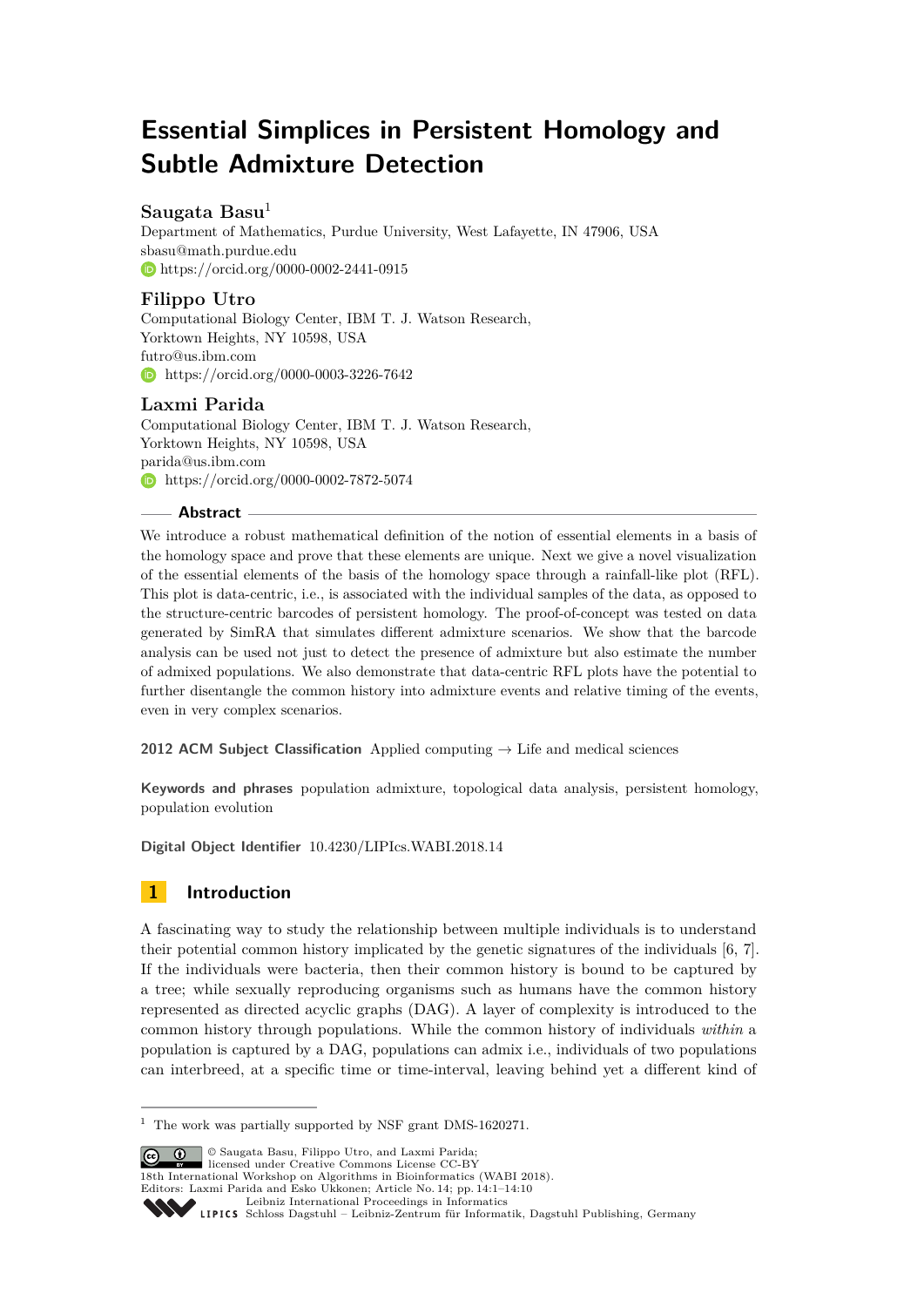#### **14:2 Essential Simplices in Persistent Homology and Subtle Admixture Detection**

imprint on the genome of the individuals [\[4,](#page-9-3) [11\]](#page-9-4). See Fig [1](#page-2-0) for an illustration: A, B, C, and D are extant populations whose common (evolutionary) history is as shown by the structure on the left where the *scaffold* is shown as the DAG with dashed lines. The implicit direction is assumed to flow downwards: the past on the top and the present at the bottom leaf nodes. Note that the scaffold is not a tree; hence there are two admixed populations: C and D. But A and B are not admixed. The figure on the left shows the *macro-level* structure while two pictures on the right show the *micro-level* structure, i.e., transmission of genetic material over time (across generations) in the individuals. The interested reader is directed to [\[9\]](#page-9-5) for a detailed exposition.

It is easy to appreciate that the DAG due to sexual reproduction within the population (micro-level) is intricately entangled with the DAG due to the admixing populations (macrolevel). However, the data available for study is the genome of the individuals of the extant populations only and not necessarily other intermediate (possibly extinct) populations. In fact, in [\[9\]](#page-9-5) it was shown that given a mixture of populations (possibly without population labels) persistent homology can be used to detect if any admixing event had occurred in their common history. In this paper we extend the analysis to identifying multiple (not just presence or absence of at least one) admixture events. In other words, the question then is whether it is possible to tease apart some essentials of the macro structures (such as the 2 cycles in the structure on the left in the figure) from a collection of individuals which have randomly been drawn from multiple extant populations.

In our experiments we use SimRA [\[1\]](#page-9-6) to simulate the population data to define the gold-truth. Then we employ persistent homology to address our questions. In literature, barcode diagrams [\[2,](#page-9-7) [5,](#page-9-8) [8\]](#page-9-9) have been widely used to succintly represent persistent homology (see Definition [2](#page-3-0) below): in each dimension, the start point of a bar marks the birth and the end point marks the death of a non-zero homology class in that dimension. To detect admixture, not only do we utilize the arrangement (pattern) of the bars in the different dimension, but we also need to associate them to the individuals or the data points.

Each bar in the bar code diagram represents a non-zero homology class – and each such class can be represented by a cycle i.e. by a linear combination of simplices with vanishing boundary. However, this representation is not unique for several reasons – for example, a homology class is defined only up to boundaries (cycles which bound one higher dimensional linear combinations of simplices). We would like to associate to each bar, a unique set of simplices (whose vertices represent individuals). The problem of associating a particular cycle to a bar is an interesting problem in its own right and several approaches has been taken by researchers leading to difficult optimizing problems (for example, computing the shortest length cycle in a homology class). In this paper, we take a different approach. We give a mathematical definition of a well defined (non-empty) set of essential simplices associated to each bar of the persistence diagram that we compute (see Definition [9](#page-4-0) below). In this way we resolve the inherent ambiguity of choosing a representative cycle for each homology class. We believe that this new notion of essential simplices can have implications for a host of applications going beyond the one described in this paper.

In our experiments, we observe that the clustering of the irreducible cycles in the barcode plot capture the admixing events in the population history. This is reinforced by using essential simplices, that further segregates the individuals.

**Roadmap.** In the next section we give the mathematical underpinnings for the essential simplices and in Section [3](#page-6-0) we apply this to simulated population data. In Section [3.1](#page-7-0) we describe the visualization of the essential simplices and summarize the results.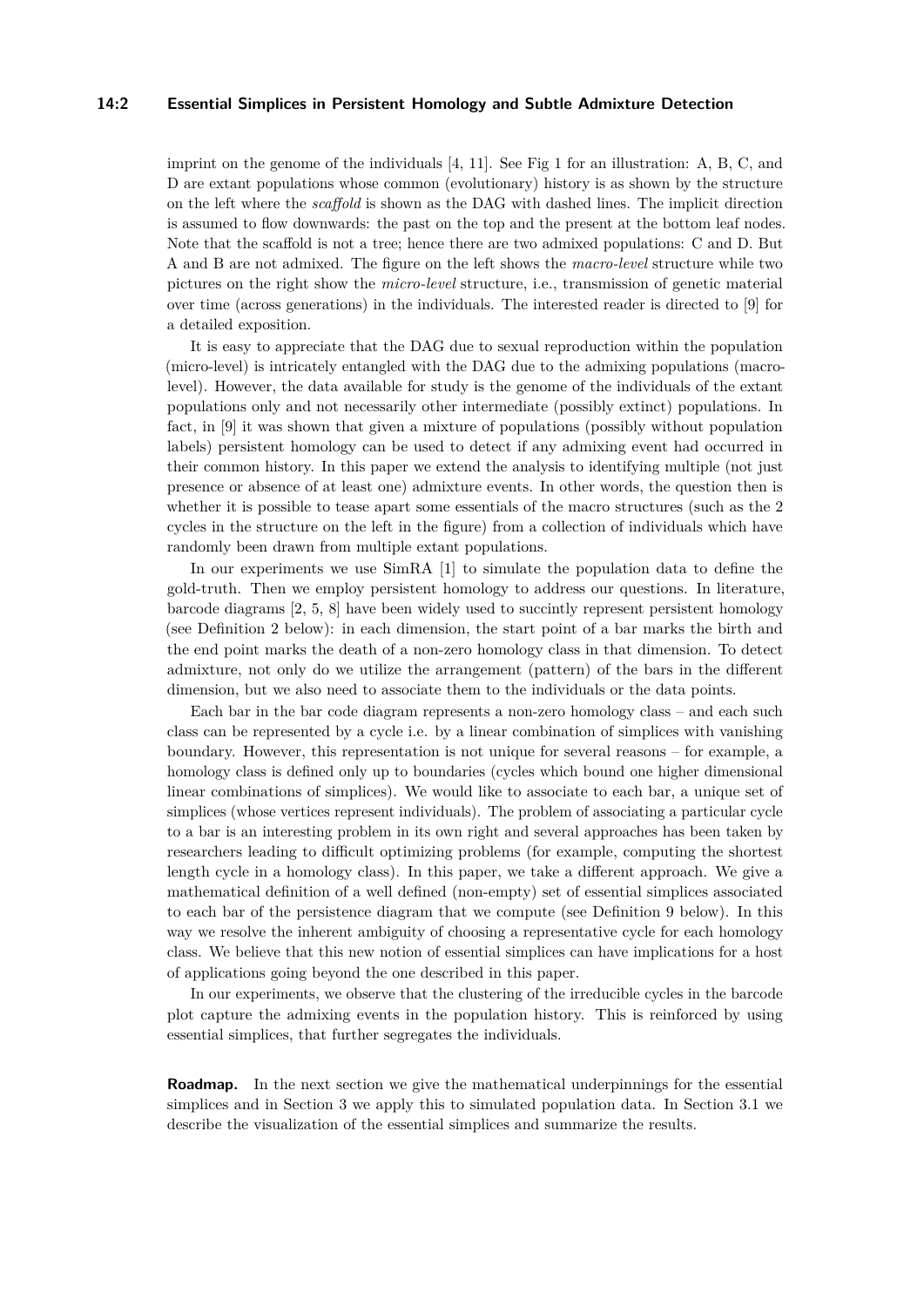### **S. Basu, F. Utro, and L. Parida 14:3**

<span id="page-2-0"></span>

**Figure 1** Macro-level structure on the left while two micro-level structures are shown on the right for four populations A, B, C, and D. See text for further details.

<span id="page-2-1"></span>

**Figure 2** Bar codes for  $H_1$  and their associated essential simplices for the filtrations in Example [10.](#page-4-1)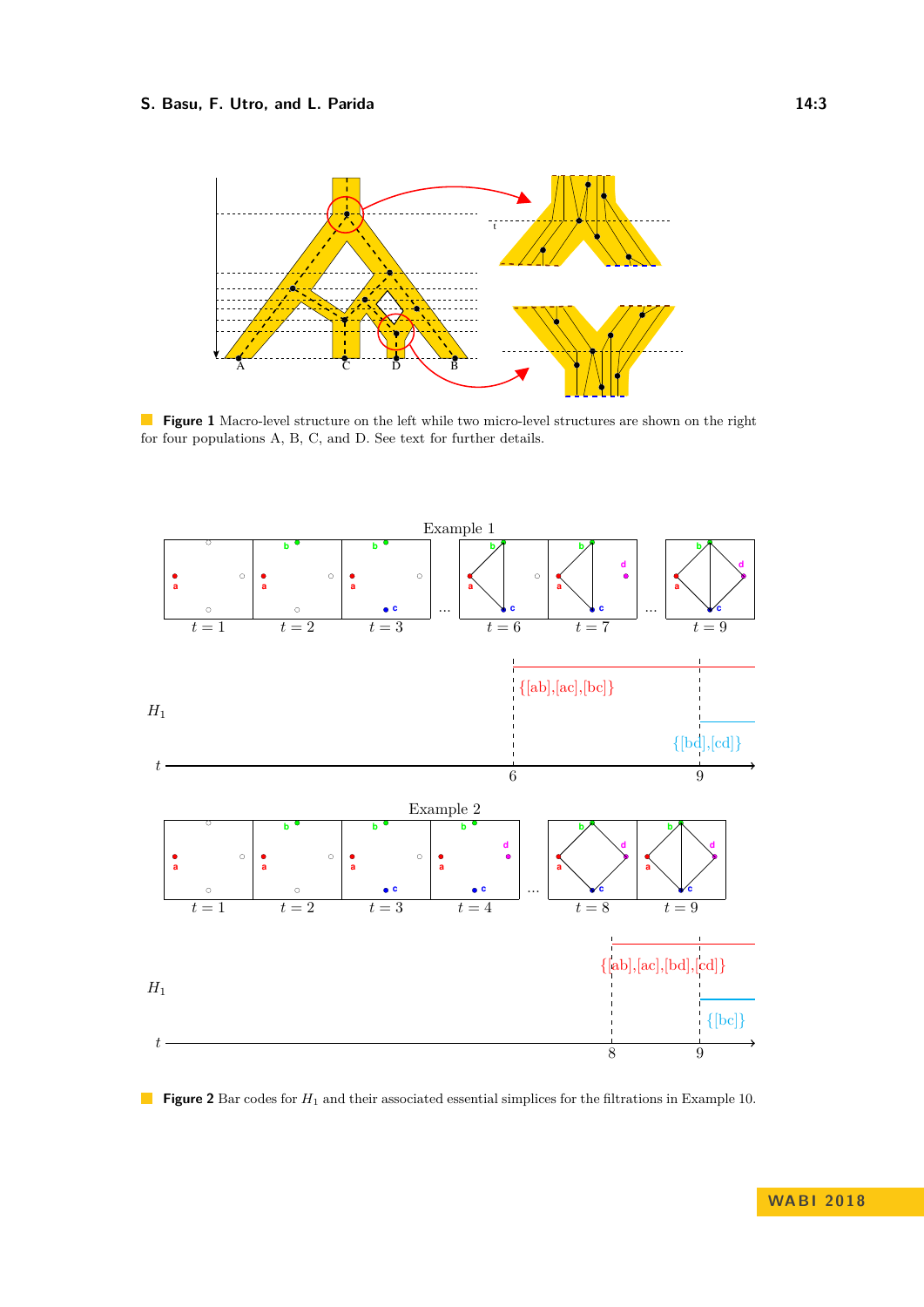#### **14:4 Essential Simplices in Persistent Homology and Subtle Admixture Detection**

# **2 Filtrations of finite simplicial complexes, persistent homology, and essential simplices**

One important problem in persistent homology theory is to associate to a homology class an actual cycle representing the homology class. Several methods have been developed to choose such a class optimally (with respect to various cost functions). In this paper we choose a different approach. Given a filtered simplicial complex, where the filtration satisfies a certain property (see Definition [3](#page-3-1) and Proposition [5](#page-3-2) below), we associate to each bar of the bar diagram of the *p*-th persistent homology of a filtration of a simplicial complex a non-empty set of *p*-simplices of the simplicial complex in a canonical way – which we call the set of *essential* simplices. Roughly speaking, a *p*-simplex  $\sigma$  is essential for a bar in the diagram of the *p*-th persistent homology if and only if  $\sigma$  appears with a non-zero coefficient in any linear combination of *p*-simplices representing the homology cycle corresponding to the bar. The rest of this section will make this intuitive notion rigorous.

We consider homology with coefficients in  $\mathbb{Z}_2$ , and which we omit from the notation. We also assume familiarity with basic simplicial homology theory, and denote by *H*∗(*K*) the homology groups of a simplicial complex K with coefficients in  $\mathbb{Z}_2$ . Abusing notation a bit, we will denote by the same letter *K* the set of simplices of a simplicial complex *K*, and for  $p \geq 0$ , we will denote by  $K^{(p)}$  the set of simplices of dimension *p* in *K*, so that

$$
K=\cup_{p\geq 0}K^{(p)}.
$$

We now recall the basic definitions pertaining to persistent homology.

Let F denote a filtration of a finite simplicial complex K given by :  $\emptyset = \cdots = K_{-1}$  $K_0 \subset K_1 \subset \cdots \subset X_s \subset K_{s+1} \subset \cdots \subset K_N = K_{N+1} = \cdots = K$ . Here each  $K_i$  is a subcomplex of *K*.

▶ **Notation 1.** For  $s \leq t$ , we let  $i_n^{s,t}$  :  $H_n(K_s)$  →  $H_n(K_t)$ , denote the homomorphism *induced by the inclusion*  $K_s \hookrightarrow K_t$ *.* 

With the same notation as in the previous section we define:

<span id="page-3-0"></span>▶ **Definition 2.** [\[2\]](#page-9-7) For each triple  $(n, s, t)$  with  $s < t$  the corresponding *persistent homology group*,  $H_n^{s,t}(\mathcal{F})$  is defined by

 $H_n^{s,t}(\mathcal{F}) = \text{Im}(i_n^{s,t}).$ 

Note that  $H_n^{s,t}(\mathcal{F}) \subset H_n(K_t)$ , and  $H_n^{s,s}(\mathcal{F}) = H_n(K_s)$ .

We will consider only a special kind of filtration on simplicial complexes which are induced by orderings on the simplices of the complex satisfying the following property.

<span id="page-3-1"></span> $\triangleright$  **Definition 3** (Admissible ordering). Let K be a finite simplicial complex. We call a total ordering  $\lt$  (of the simplices) of K to be admissible if it satisfies the condition that  $\sigma \prec \tau \Rightarrow \sigma \prec \tau$  for all simplices  $\sigma, \tau \in K$ . We will denote by  $\text{rk}_{\leq} : K \to [0, \text{card}(K) - 1]$  the rank function of the ordering *<*.

<span id="page-3-3"></span>► Remark 4. Note that the rank function, rk<sub><</sub>, corresponding to an admissible ordering < of the simplices of a simplicial complex *K*, is a discrete Morse function on *K* in the sense of Forman [\[3\]](#page-9-10), for which every simplex is a critical simplex (in the sense of discrete Morse theory).

<span id="page-3-2"></span>**• Proposition 5.** Let  $K$  be a finite simplicial complex, and  $\lt$  an admissible ordering of  $K$ *. For s* ∈ [0*,* card(*K*)−1] *let K<sup>s</sup>* = {*σ* ∈ *K* | rk*<*(*σ*) ≤ *s*}*. Then, K*<sup>0</sup> ⊂ *K*<sup>1</sup> ⊂ · · · ⊂ *K*card(*k*)−<sup>1</sup> = *K is a filtration of simplicial complexes. (We extend as usual the above filtration by setting*  $K_i = \emptyset$  *for*  $i < 0$ *, and*  $K_j = K$  *for all*  $j \geq \text{card}(K)$ *, will refer to this filtration as the one induced by the ordering <.)*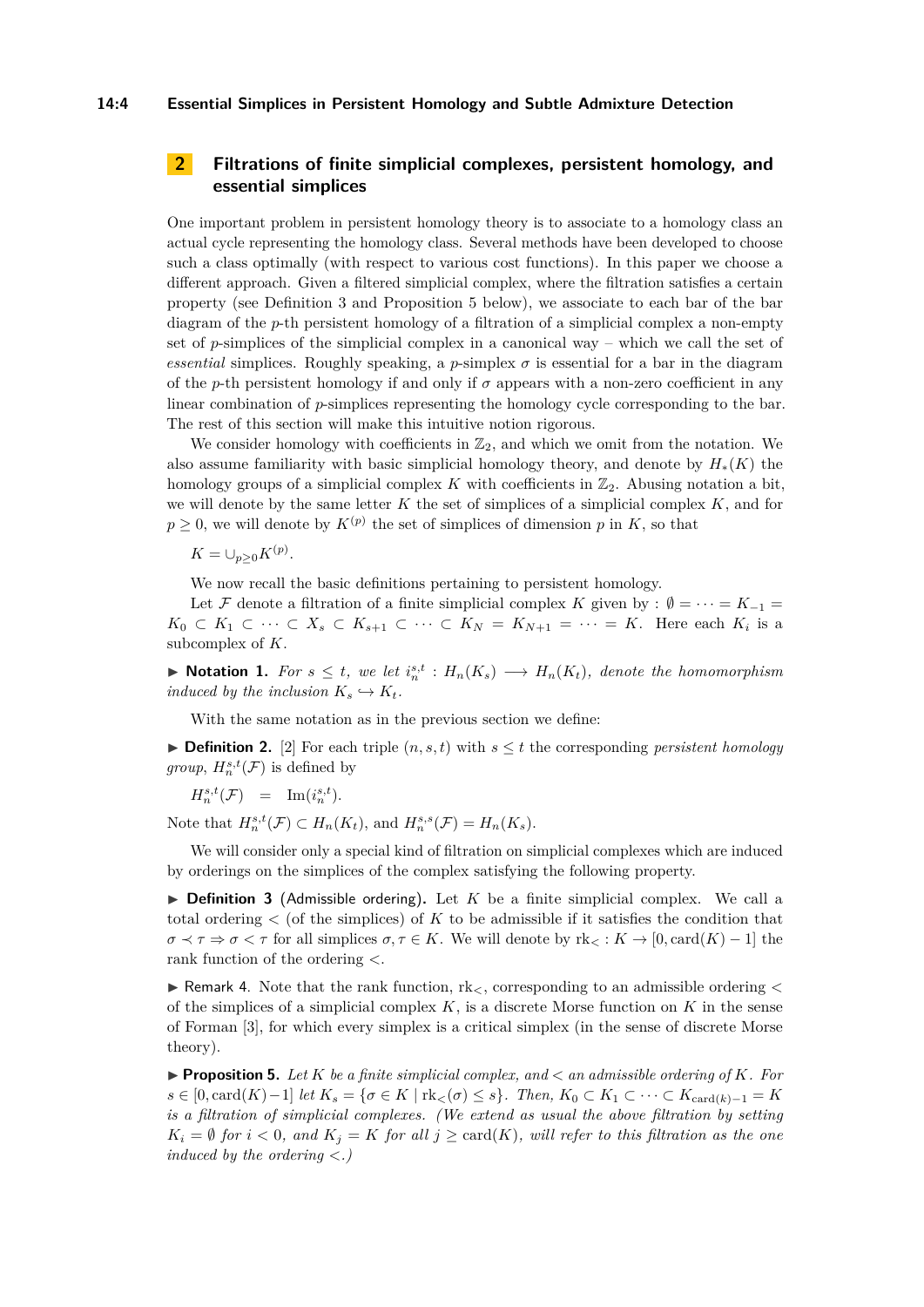#### **S. Basu, F. Utro, and L. Parida 14:5**

**Proof.** The proof is easy and omitted.

<span id="page-4-2"></span>**Proposition 6.** Let  $\lt$  *be an admissible ordering of a finite simplicial complex*  $K$  *and let* F denote the induced filtration of K. Then, for each  $s, 0 \le s \le \text{card}(K) - 1$  and  $p \ge 0$ ,  $\dim H_p(K_{s+1})/i_p^{s,s+1}(H_p(K_s)) \leq 1.$ 

**Proof.** Note that the rank function  $rk<sub>z</sub>$  is a discrete Morse function for which every simplex is critical (cf. Remark [4\)](#page-3-3). The proposition is a consequence of the basic results of discrete Morse theory.

<span id="page-4-3"></span>► Remark 7. As a consequence of Proposition [6,](#page-4-2) we have that for each  $p \geq 0$ , and  $s \geq 0$ , the bar diagram for the *p*-dimensional persistent homology corresponding to an admissible filtration has at most one bar starting at time *s*.

Moreover, if  $\sigma \in K^{(p)}$  with  $\text{rk}_{\leq}(\sigma) = s$ , then if there exists a cycle of the form  $\sigma +$  $\sum_{\tau \neq \sigma, \text{rk}_{\leq}(\tau) < \text{rk}_{\leq}(\sigma)} n_{\tau} \cdot \tau \in Z_p(K_s)$ , then and  $H_p(K_s)/i_*^{s-1,s}(H_p(K_s)) \neq 0$ , and this cycle represents the unique non-zero class in  $H_p(K_s)/i_*^{s-1,s}(H_p(K_s)) \neq 0$ .

▶ **Notation 8.** *For any filtration*  $\mathcal F$  *and*  $p \geq 0$ *, we will denote by*  $Bar_p(\mathcal F)$  *to be the set of pairs*  $(s, t)$  *where each pair*  $(s, t)$  *corresponds to a bar starting at time s and ending at time t, in the bar diagram of the p-dimensional persistent homology of*  $\mathcal{F}$ *. For*  $c = (s, t) \in \text{Bar}_p(\mathcal{F})$ *, we denote*  $s(c) = s$ .

We are now in a position to define the set of essential simplices associated to a bar of a filtration induced by an admissible ordering.

<span id="page-4-0"></span> $\triangleright$  **Definition 9** (Essential simplices). Let F be a filtration of a finite simplicial complex K induced by an admissible ordering. Suppose that for some  $s \geq 0$ ,  $H_p(K_s)/i_*^{s-1,s}(H_p(K_s)) \neq 0$ , and suppose that  $\dim H_p(K_s)/i_*^{s-1,s}(H_p(K_{s-1})) = 1$ . Then, there is a unique bar  $c \in$  $Bar_p(\mathcal{F})$ , with  $s(c) = s$ , in the bar diagram of  $\mathcal{F}$ . We call a *p*-simplex  $\sigma_0$  to be *essential* with respect to *c*, if  $\sigma_0$  satisfies the following condition.

For all  $z = \sum_{\sigma} n_{\sigma} \cdot \sigma \in Z_p(K_s)$  (where the sum if taken over all *p*-simplices  $\sigma$  in the complex  $K_s$ ), such that the image of *z* in  $H_p(K_s)/i_p^{s-1,s}(H_p(K_{s-1}))$  under the canonical homomorphism is not zero, the coefficient  $n_{\sigma_0}$  of  $\sigma_0$  is not equal to 0.

We will denote the set of essential simplices corresponding to  $c$  by  $\Sigma_c$ .

Before proceeding further we consider some examples.

<span id="page-4-1"></span>► **Example 10** (Example of filtrations induced by admissible orderings and essential simplices). Consider a graph on 4 vertices labelled *a, b, c, d* with 5 edges [*ab*]*,* [*ac*]*,* [*bc*]*,* [*bd*]*,* [*cd*] (see Figure [2\)](#page-2-1). Let *<* be the admissible order

$$
[a] < [b] < [c] < [ab] < [ac] < [bc] < [dd] < [bd] < [cd].
$$

Consder the bar diagram of the 1-dimensional homology for the induced filtration. It has two bars,  $c = (6, \infty), c' = (9, \infty)$ . It is easy to check that

$$
\Sigma_c = \{[ab], [ac], [bc]\},
$$
  

$$
\Sigma_{c'} = \{[bd], [cd]\}.
$$

Now consider the same graph but with a different admissible ordering. Let  $\lt'$  be the order defined by

$$
[a]<'[b]<'[c]<'[d]<'[ab]<'[ac]<'[bd]<'[cd]<'[bc].
$$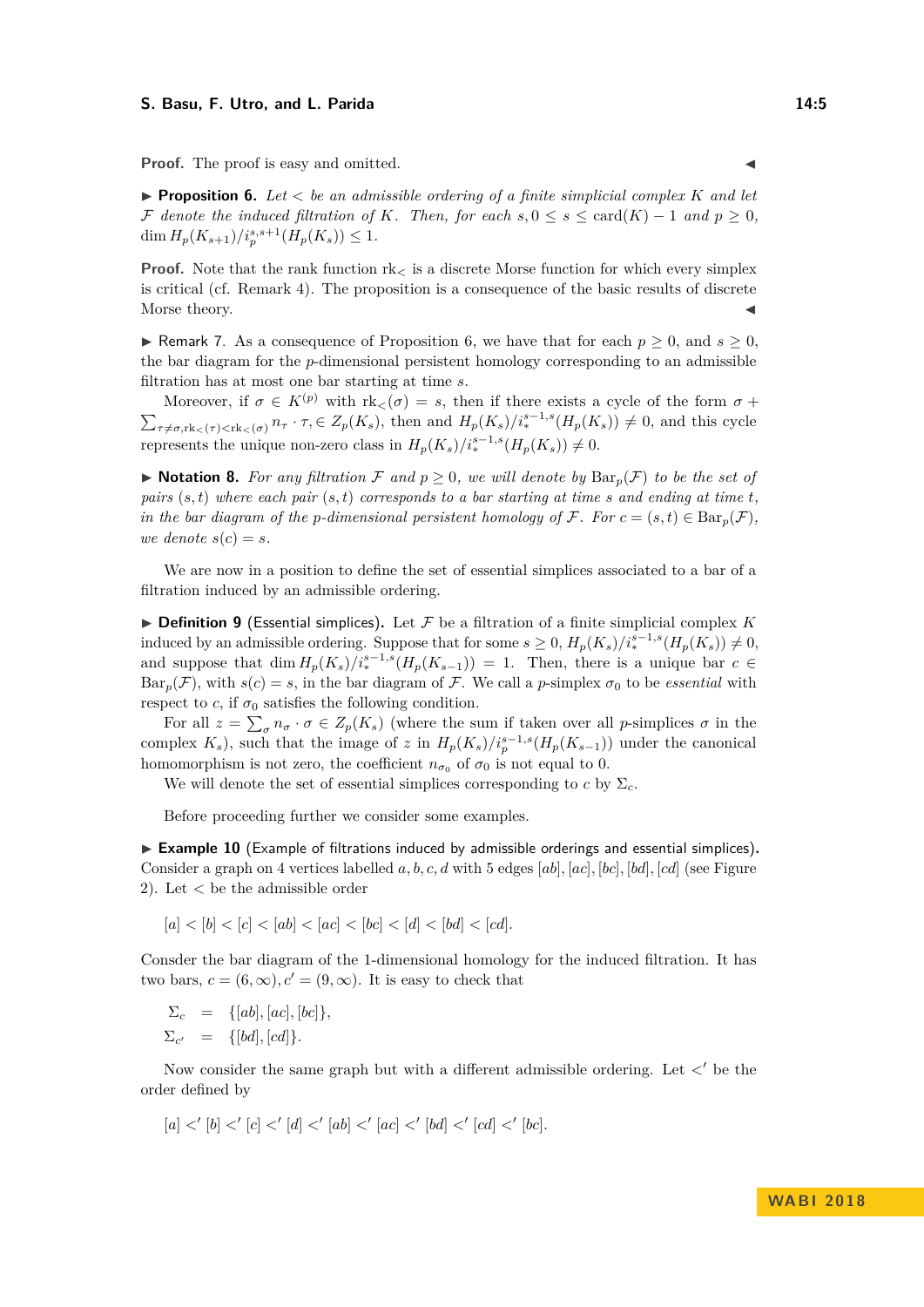#### **14:6 Essential Simplices in Persistent Homology and Subtle Admixture Detection**

The bar diagram of the 1-dimensional homology for the induced filtration again has two bars,  $d = (8, \infty)$ ,  $d' = (9, \infty)$ , and in this case we have

$$
\Sigma_d = \{[ab], [ac], [bd], [cd]\},
$$
  

$$
\Sigma_{d'} = \{[bc]\}.
$$

 $\triangleright$  Remark 11. As discussed earlier the set of essential simplices associated to a bar in the bar diagram corresponding to the filtration induced by an admissible ordering intuitively consists of simplices that must be present in any cycle representation of the homology cycle being born at that moment (the start time of the bar). In applications, this set of simplices can thus be considered as essential for the existence of the bar.

<span id="page-5-1"></span>▶ **Theorem 12.** Let F be a filtration induced by a perfect function,  $p ≥ 0$  and  $c ∈ \text{Bar}_p(\mathcal{F})$ . *Suppose that*  $z = \sum_{\sigma \in \Sigma} n_{\sigma} \cdot \sigma \in Z_p(K_s)$  *(where the sum if taken over all p-simplices*  $\sigma$  *in the complex*  $K_s$ *), is such that its image in*  $H_p(K_s)/i_*^{s-1,s}(H_p(K_{s-1}))$  *under the canonical homomorphism is not zero, and*  $n_{\sigma} \neq 0$  *for each*  $\sigma \in \Sigma$ *.* 

*Then,*

<span id="page-5-2"></span>
$$
\Sigma_c = \Sigma \setminus \bigcup_{c' \in \text{Bar}_p(\mathcal{F}), s(c') < s(c)} \Sigma_{c'}.
$$
\n<sup>(1)</sup>

**Proof.** Let  $\sigma \in \Sigma_c$ . We prove that  $\sigma \in \Sigma \setminus \bigcup_{c' \in \text{Bar}_p(\mathcal{F}), s(c') < s(c)} \Sigma_{c'}$ . By the defining property of  $\Sigma_c$ , it is clear that  $\sigma \in \Sigma$ . Now suppose that  $\sigma \in \Sigma_{c'}$  for some *c*' with  $s' = s(c') < s(c)$ . Then, there exists a cycle,

<span id="page-5-0"></span>
$$
\sum_{\tau} m_{\tau} \cdot \tau,\tag{2}
$$

representing the class  $H_p(K_{s'})/i_*^{s'-1,s'}(H_p(K_{s'-1}))$ , with  $m_{\sigma} \neq 0$ , and  $\text{rk}_{<}(\tau) < s(c)$  for each *τ* with  $m_{\tau} \neq 0$ . Thus, there exists a relation

$$
\sigma = \sum_{\tau \neq \sigma} m_{\tau} \cdot \tau \mod i_{*}^{s'-1,s'}(H_p(K_{s'-1}))
$$
\n(3)

 $\text{with } \partial_p \sigma = \partial_p \left( \sum_{\tau \neq \sigma} m_{\tau} \cdot \tau \right), \text{and } \text{rk}_{<}(\tau) < s(c) \text{ for each } \tau \neq \sigma \text{ with } m_{\tau} \neq 0. \text{ Moreover, it is}$ clear from the definition of persistent homology and the fact that  $s > s'$ , that,  $\sigma = \sum_{\tau \neq \sigma} m_{\tau} \cdot \tau$ mod  $i_*^{s-1,s}(H_p(K_{s-1}))$  as well.

Thus, we can substitute for  $\sigma$  in [\(2\)](#page-5-0) by the right hand side of (2) and thus obtain an  $\alpha$  equivalent expression for the cycle representing the non-zero class in  $H_p(K_s)/i_*^{s-1,s}(H_p(K_{s-1}))$ which does not contain  $\sigma$ , thus contradicting the fact that  $\sigma \in \Sigma_c$ . This proves that  $\sigma \notin \bigcup_{c' \in \text{Bar}_p(\mathcal{F}), s(c') < s(c)} \Sigma_{c'}$ , proving that

$$
\sigma \in \Sigma \setminus \bigcup_{c' \in \text{Bar}_p(\mathcal{F}), s(c') < s(c)} \Sigma_{c'}.
$$

This proves the inclusion  $\Sigma_c \subset \Sigma \setminus \bigcup_{c' \in \text{Bar}_p(\mathcal{F}), s(c') < s(c)} \Sigma_{c'}$ .

We now prove the reverse inclusion.

Suppose that  $\Sigma \setminus \bigcup_{c' \in \text{Bar}_p(\mathcal{F}), s(c') < s(c)} \Sigma_{c'} \not\subset \Sigma_c$ . Let

$$
\sigma \in \Sigma \setminus \bigcup_{c' \in \text{Bar}_p(\mathcal{F}), s(c') < s(c)} \Sigma_{c'} \setminus \Sigma_c
$$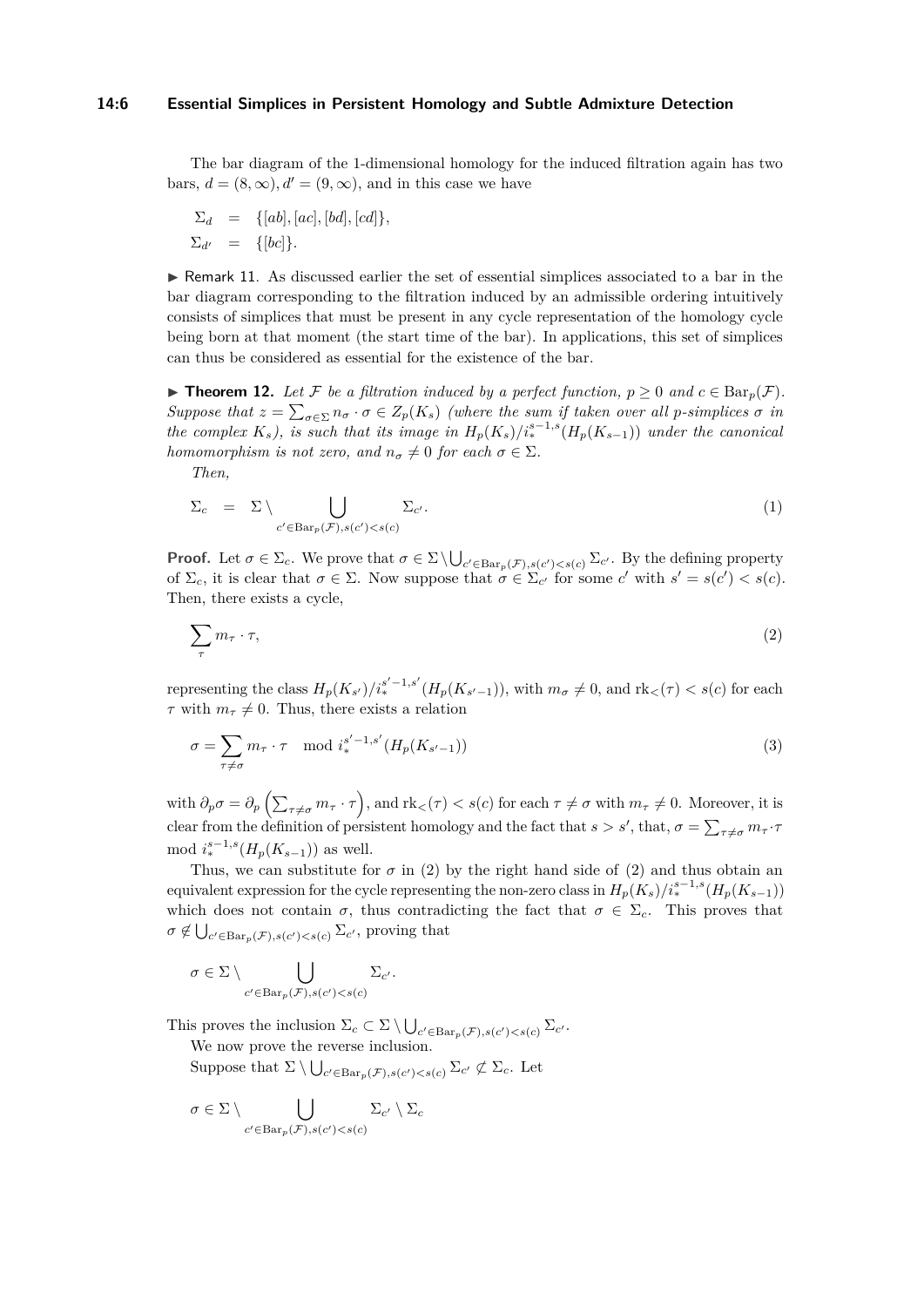#### **S. Basu, F. Utro, and L. Parida 14:7**

having the maximal rank. Clearly,  $rk_{\leq}(\sigma) \leq s(c)$ . Now clearly, if  $rk_{\leq}(\sigma) = s(c)$ , then  $\sigma \in \Sigma_c$ . Otherwise, if  $\sigma \notin \Sigma_c$ , there exists an expression for a cycle

<span id="page-6-1"></span>
$$
\sum_{\tau} m'_{\tau} \cdot \tau,\tag{4}
$$

congruent to the cycle in [\(4\)](#page-6-1), with  $m'_{\sigma} = 0$ , and  $m'_{\tau} = m_{\tau}$  for all  $\tau$  satisfying  $m_{\tau} \neq 0$ , and  $rk<sub>lt</sub>(\tau) > rk<sub>lt</sub>(\sigma)$ . Subtracting the expression [\(4\)](#page-6-1) from that in [\(2\)](#page-5-0) we get a cycle,

$$
\sigma + \sum_{\tau} m_{\tau}'' \cdot \tau
$$

with  $rk<(\tau) < rk<(\sigma)$  for all  $\tau$  with  $m''_{\tau} \neq 0$ . This implies (using the second part of Remark [7\)](#page-4-3) that  $\sigma \in \Sigma_{c''}$ , where  $c'' \in \text{Bar}_p(\mathcal{F})$  with  $s(c'') = \text{rk}_{\leq}(\sigma)$ . This contradicts the fact that  $\sigma \notin \bigcup_{c' \in \text{Bar}_p(\mathcal{F}), s(c') < s(c)} \Sigma_{c'}$ . This finishes the proof of the reverse inclusion.

<span id="page-6-3"></span>**I** Remark 13. Theorem [12](#page-5-1) furnishes us with an algorithm for computing the set  $\Sigma_c$  of essential simplices for each bar  $c \in \text{Bar}_p(\mathcal{F})$ ,  $p \geq 0$ , once we have an algorithm for computing a representative cycle for each such bar. Let  $c \in Bar_p(\mathcal{F})$  with  $s(c) = s_0$ , and we have computed (using an algorithm for computing persistent homology) the set  $\Sigma \subset K^{(p)}$  of *p*-simplices appearing in a cycle representing a homology class corresponding to *c*. Assuming by induction that we have computed  $\Sigma_{c'}$  for bars  $c' \in \text{Bar}_p(\mathcal{F})$  with  $s(c') < s_0$ , we can compute  $\Sigma_c$  using [\(1\)](#page-5-2).

One filtered simplicial complex that plays an important role in applications of persistent homology theory, including the one in this paper, is the so called Vietoris-Rips complex associated to a weighted graph or equivalently a finite set *V* equipped with a distance function  $w: V \times V \to \mathbb{R}$ , satisfying  $w(v, v) = 0$  for all  $v \in V$ .

<span id="page-6-2"></span>**Definition 14** (Vietoris-Rips filtration). Let  $M = (V, w)$  be a pair, where V is a finite set and  $w: V \times V \to \mathbb{R}_{\geq 0}$  is a map (which need not be a metric on *V*) satisfying  $w(v, v) = 0$  for all  $v \in V$ .

Let  $K = 2^V$  denote the simplicial complex corresponding to the simplex with vertices elements of the set *V*. For any real number  $d \geq 0$ , we denote by  $K_d$  the sub-complex of *K*, defined by setting for each  $0 \le p \le \text{card}(V) - 1$ ,  $K^{(p)} = \{ [v_0, \ldots, v_p] \mid w(v_i, v_j) \le d, 0 \le$  $i, j \leq p$ .

Clearly, if  $d \leq d'$ ,  $K_d \subset K_{d'}$ , and there exists a a finite set of  $0 = d_0 < d_1 < \cdots < d_N$ such that,  $K_{d_i} \neq K_{d_{i+1}}$ , and  $K_{d_i} = K_{d_i+t}$  for  $0 \leq t < d_{i+1} - d_i$ , for all  $i, 0 \leq i < N$ .

We call the above filtration the *Vietoris-Rips filtration associated to M*.

 $\triangleright$  Remark 15. Note that for a generic weight function *w* on  $V \times V$ , the corresponding Vietoris-Rips filtration is identical to that induced by an admissible ordering (up to breaking ties) in an obvious manner.

# <span id="page-6-0"></span>**3 Experiments**

**Population simulation.** We specify the scaffold to the simulator for a variety of configurations that ranges form zero to three admixed populations. To avoid any unintended bias each population was simulated with the same number of individuals and similar population parameters: mutation rate  $4 \times 10^{-8}$  mut/bp/gen, recombination rate  $0.3 \times 10^{-8}$  cM/Mb/gen and segment length 150Kb and effective population size of  $10^4$ . Each simulated scenario is repeated at least five times. SimRA generates the set of individual haplotypes for each of the populations which is fed to detection algorithm for processing as follows.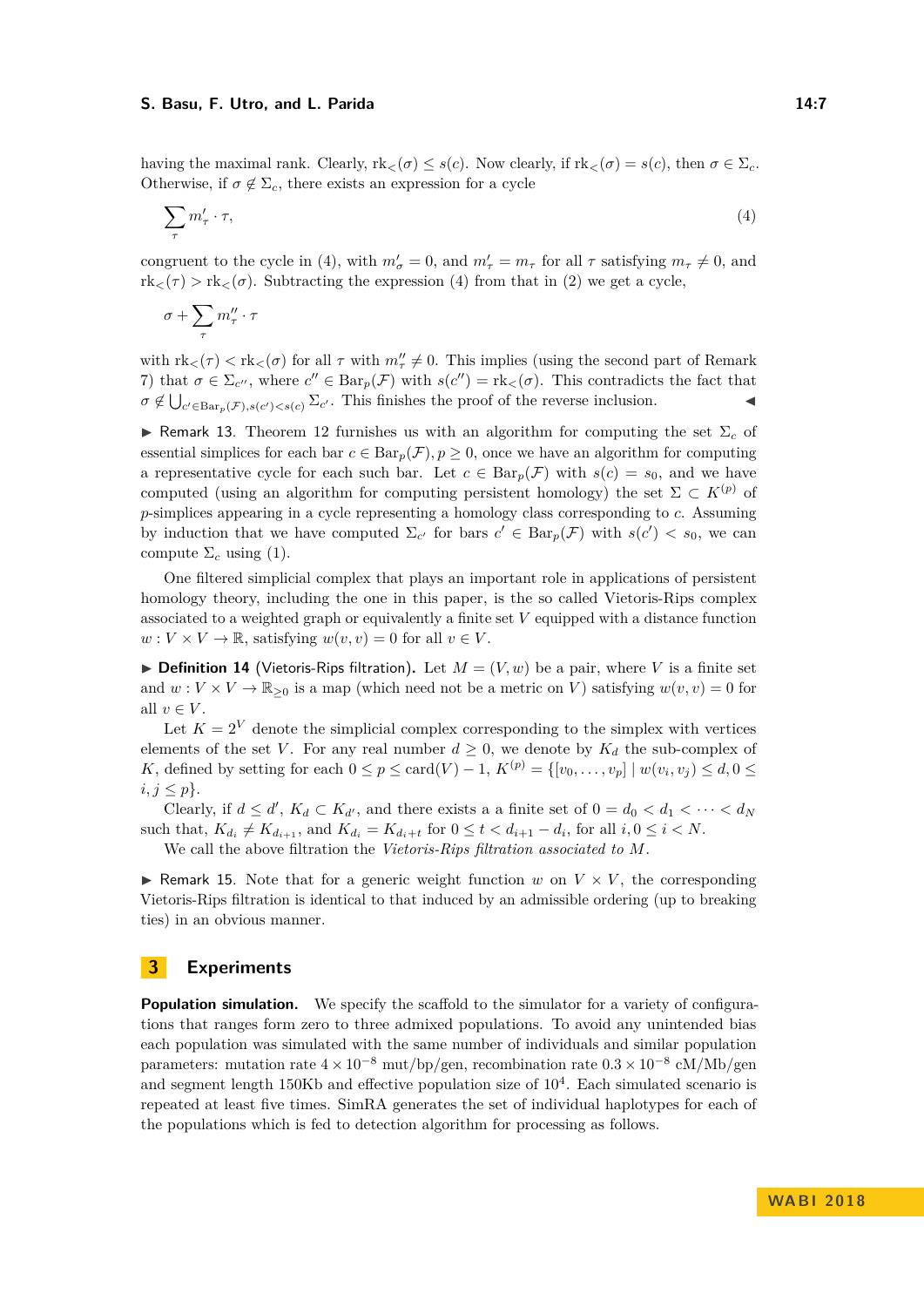#### **14:8 Essential Simplices in Persistent Homology and Subtle Admixture Detection**

<span id="page-7-1"></span>

**Figure 3** (a) The scaffold of the evolution scenario of four populations. Only populations 2 is admixed. (b) The corresponding RFL plot of the essential simplices of the one-dimensional cycles. The blue dot marks the birth and the red dot marks the death of the corresponding irreducible cycle. Notice the obvious kink in the plot. (c) Here the known population labels of the individuals are used to put the data in the four buckets.

**Persistent Homology.** Note that all the individuals of all the populations are put in a single group, i.e., we keep the population label aside and do not use them in any of the computations. Next we create a distance matrix between all pairs of individuals using the Hamming distance metric. The graph embedding of this distance matrix is the complete graph with each vertex corresponding to an individual and edge weight is the distance between the pair of vertices.

Next the Vietoris-Rips filtration (cf. Definition [14\)](#page-6-2) is constructed on this embedding graph. The zero and one-dimensional persistent homology bar diagrams of the Vietoris-Rips filtration are computed using JavaPlex V  $4.3.1$  [\[10\]](#page-9-11). The set of essential simplices associated to the bars in the bar diagram are then computed using Remark [13.](#page-6-3)

Recall that the dimension of the zero-dimensional homology group of a simplicial complex counts the number of connected components of the simplicial complex, while the dimension of the one-dimensional homology group counts the number of independent one-dimensional cycles which do not bound. The barcode plots display individual cycles representing nonzero one-dimensional homology classes are born and when they disappear. The top half of each barcode plot for the simulation experiments shows the persistence of zero-dimensional homology and the bottom half shows that of one-dimensional homology. While short cycles can be due to noise, longer (persistent) cycles represent fundamental topological structures within the genetic distance matrix.

### <span id="page-7-0"></span>**3.1 Visualization of the essential simplices**

Note that the bar plot helps in visualizing the cycles representing non-zero homology classes each dimension. Similarly the RFL plot is meant to visualize the set of essential simplices associated to the different bars in the bar diagram (cf. Definition [9\)](#page-4-0). The individual data plots are on the x-axis, in any order natural to the given problem. The y-axis represents the filtration time and shows the birth and death time of each individual as two dots in two different colors. See Fig [3](#page-7-1) for an example with four populations. The RFL plot is shown in Fig [3](#page-7-1) (b). The individuals here cluster into two groups with the esssential simplices of the late bars corresponding to the admixed population in this example.

Fig [4](#page-8-0) shows four distinct scenarios of admixed populations. The persistent homology of the Vietoris-Rips filtration are shown as bars. Notice that the 1-dimensional bars cluster into different groups whose transitions roughly correspond to the number of admixed populations. This is an empirical observation which we are currently continuing to probe. Further, the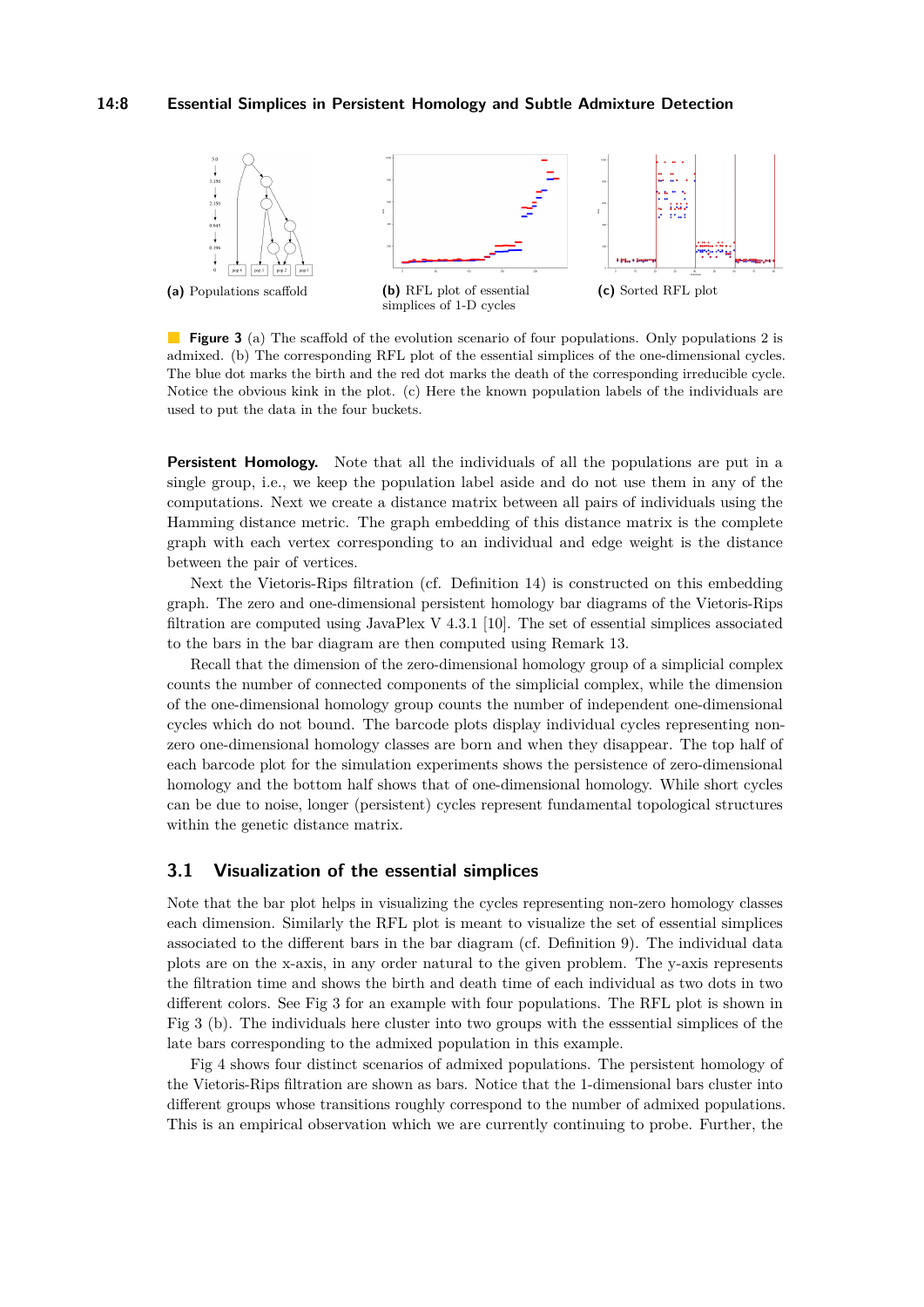<span id="page-8-0"></span>

**(d)** 3 populations admixed.

**Figure 4** Each row corresponds to a distinct scenario, whose scaffold is shown on the left. Each scenario has 100 individuals distributed equally amongst the populations. The bar plot of the persistent homology groups of the Vietoris-Rips filtration (cf. Definition [14\)](#page-6-2) of the graph embedding of the distance matrix of the data points (of each scaffold) is shown in the center. The top half shows the persistence of the zero-dimensional while the bottom half shows that of the one-dimensional homologies. The corresponding RFL plot of the essential simplices of the irreducible one-dimensional cycles is shown on the right. For the latter only the birth points are shown. Also, in the RFL plot the individuals of the populations (x-axis) are separated based on their input labels, for convenience.